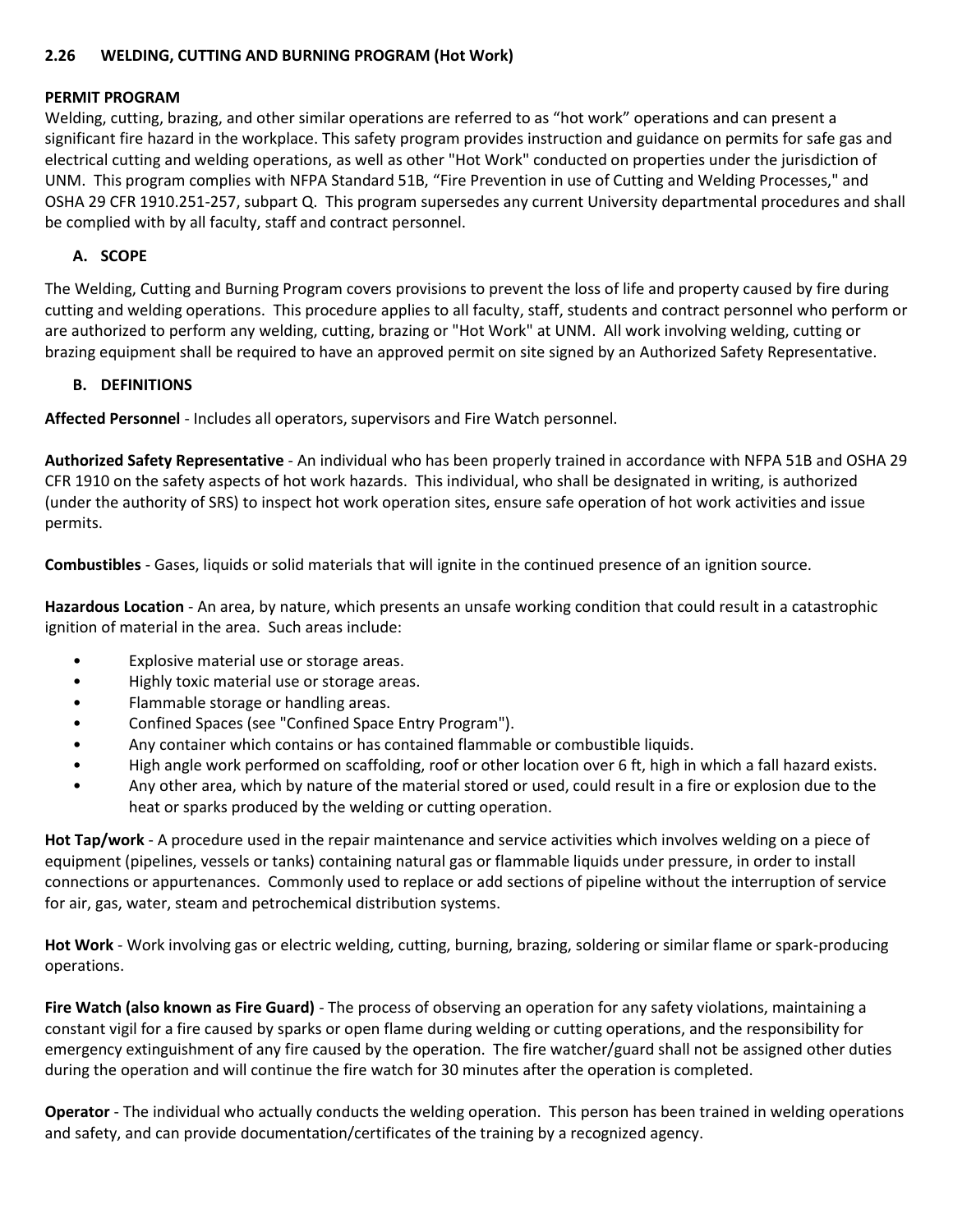**Permit** (see Appendix C) - A checklist/tracking device used to authorize all Hot Work operations. Permits shall be issued on all Hot Work operations by an Authorized Safety Representative.

#### **SRS** – Safety and Risk Services

**Shielding** - A non-combustible material, such as a welding curtain or other means of placing a non-combustible barrier between the welding operation and any combustibles/flammables, or other materials with the propensity for burning.

**Welding** - A general term used to describe the joining of metal by fusing the pieces together utilizing heat. It often is used to describe brazing, cutting, tack-welding and soldering operations.

#### **C. RESPONSIBILITIES**

- 1. The State Fire Marshal (SFM), known as the "Authority Having Jurisdiction," or (AHJ) has jurisdictional authority over the University in compliance issues dealing with the scope of this operation.
- 2. UNM SRS has the overall responsibility of ensuring compliance with this program and the overall responsibility of implementing the guidance and technical expertise needed to oversee the program for all facilities under UNM jurisdiction.
- 3. The Dean, Director or Department Chair of each affected department shall have the overall responsibility of ensuring that all persons engaged in hot work operations are provided with the needed equipment and resources to conduct safe operations.
- 4. Physical Plant Department, Area Managers and other University management or faculty who supervise students or staff using open flame devices shall be responsible for ensuring that all equipment is maintained in a safe operational manner. They shall also ensure that proper safety equipment, checklists and training are made available to each worker involved in welding operations. They shall have the overall responsibility to ensure that the proper safety checklists are complied with and that proper notifications are made prior to start of work.
- 5. The University's SRS Department will provide training and certification to Authorized Safety Representatives and other affected personnel.
- 6. Persons using open flame tools for cutting, welding, brazing or heat treating shall have the responsibility to comply with all safety checklists, ensure that their equipment is in proper working order, to ensure that the work site is made fire safe prior to start of work, and that the area is made fire safe prior to leaving the work area.
- 7. Any University department responsible for contracting with outside agencies to perform welding, cutting and burning shall have the responsibility to ensure that the contractors have a welding, cutting and burning program, or that they must comply with the provisions of this program.

#### **D. PERMITS**

1. Hot Work Permit Information should include, at a minimum, the following elements: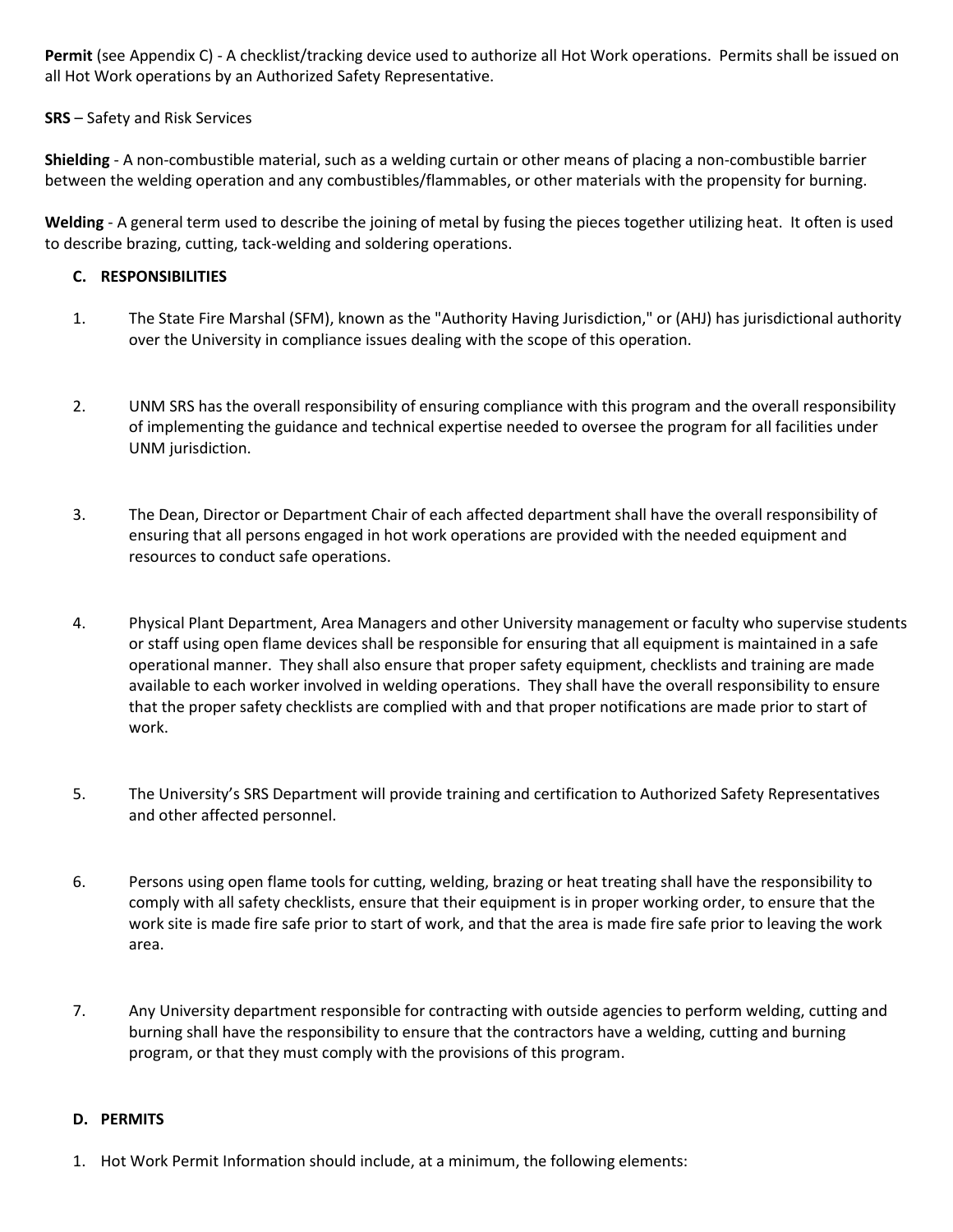- Requested hot work Date
- Name of person performing the hot work operation
- Description of hot work to be performed
- Location of hot work
- Fire watch duration (if applicable)
- Fire watch inspector (if applicable)
- Authorized Safety Representative Approval
- A statement declaring that the permit is valid only on the date of issuance
- 2. All permits for hot work operations by University faculty, staff, and students shall be issued by SRS or an Authorized Safety Representative. Permits for contractors shall be issued by the contractor representative for safety. Requests for contractors to use the UNM permit will be considered on a case by case basis by SRS.
- 3. The permit shall be issued in two parts: Part one (original) shall be posted at the work site for the length of the operation. The second part (copy) may be kept by the Authorized Safety Representative or department for their records, with a copy forwarded to SRS immediately after issuance. At the end of the hot work and upon completion of final check-off of the original permit, it must be returned to the issuer, who immediately forwards a copy to SRS for filing and entry into a database.
- 4. Permit numbers shall be controlled and monitored by SRS, and must be associated with a TMA Work Order number created specifically for that hot work. Permit numbers are generated automatically when a service request for a hot work is submitted to SRS. The request number serves as the permit number.
- 5. Upon completion of the work, the operator shall sign part one of the permit "work completed section" verifying that the work area is fire safe. The white copy of the permit shall be forwarded to SRS as appropriate immediately after completion of work.
- 6. Permits shall be valid only for the time period noted on the form. Valid time periods are:
- Daily: Valid from 8:00 a.m. to 8:00 a.m. (24 hours). This is issued with the assumption that one shift may work overtime to complete an emergency work order. If a new shift is to work on the same work order, a new checklist and permit must be obtained. Note- Permits issued at other times (i.e. 2pm) are valid until 2pm the following day).
- 7. Permits shall be issued only to trained/certified welding operators. Documentation of training/certification may be requested prior to issuance of a permit. Training/certification must be from a recognized accredited agency.
- 8. Authorized Safety Representatives and Operators shall conduct a safety inspection in accordance with the Hot Work Permit Checklist (see Attachment A), and Welding Equipment Safety Checklist (see Attachment C). These checklists shall be signed and maintained on site during the length of the operation.

## **E. PROCEDURES**

**To request a hot work permit, operators must first fill out and submit the online Hot Works Notification form (Appendix B) located on the SRS website. The Hot Works Notification should be submitted at least 48 hours to the start of the hot work. This will expedite the process when SRS or an Authorized Safety Representative issues the permit.**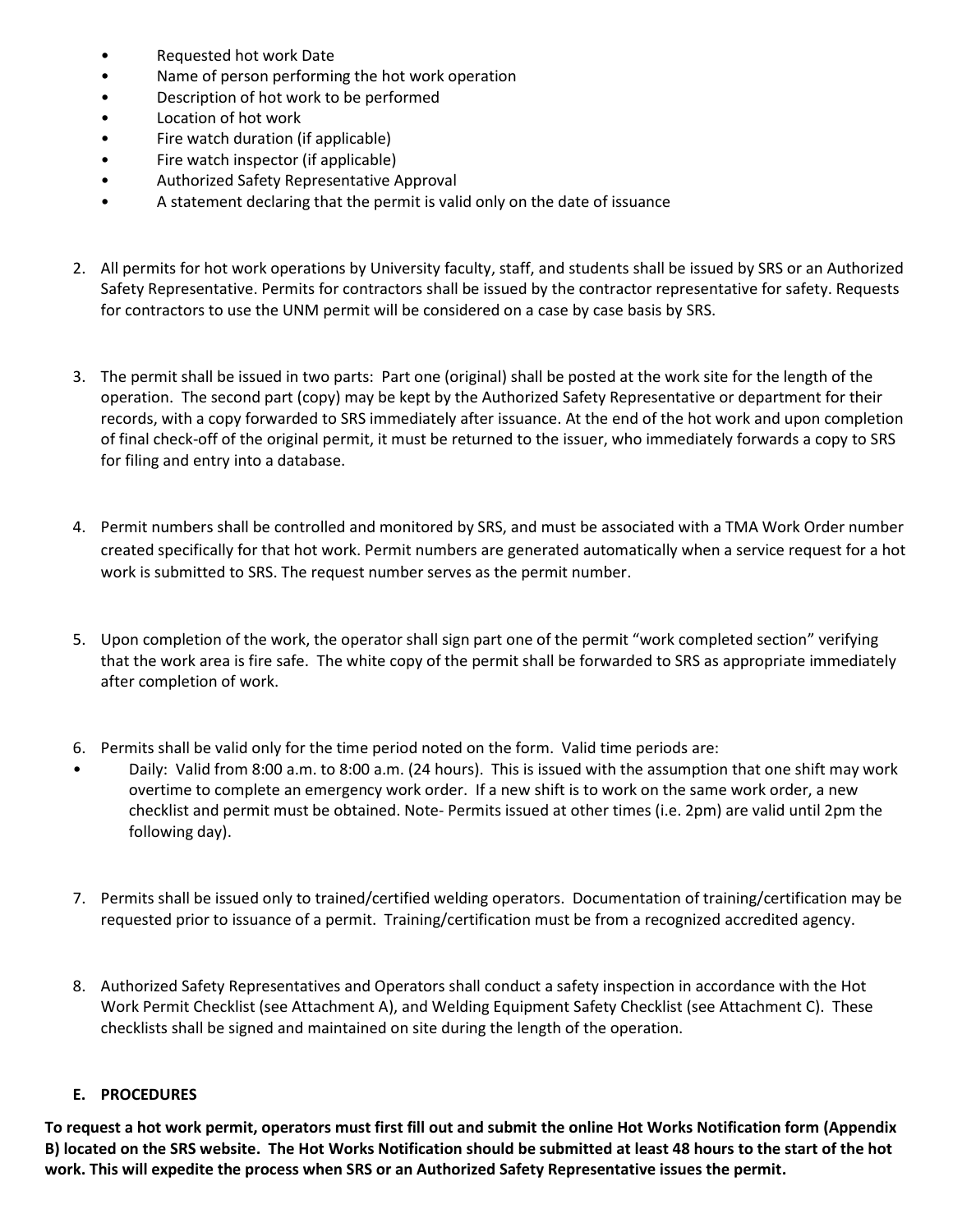## **Prohibited Areas**

Hot work operations should not be performed in any of the following areas:

- Where the sprinkler system has been disabled, unless a facility-wide fire watch has been implemented and the local fire department has been notified that the sprinkler system is nonfunctional.
- Where the potential for an explosive atmosphere exists or is likely to exist, including but not limited to those areas where mixtures of flammable gases, vapors, liquids, or airborne dusts exist.
- In or around uncleaned drums, tanks, or other containers that previously contained flammables or combustibles that could form an ignitable atmosphere.
- Where there are accumulations of combustible dusts.
- On any partition, wall, ceiling, or roof with a combustible covering, insulation, or of combustible construction.

## **Prior to Hot Work Operations**

- 1. Prior to any hot work operation, all combustible materials should be removed from within 35 ft (11 m) of the operation and the following criteria should also be met:
	- When combustibles cannot be relocated, they should be protected by an approved welding curtain, blanket, or pad. If the object to be welded or cut cannot be moved and if all the fire hazards cannot be removed, then guards shall be used to confine the heat, sparks, and slag, and to protect the immovable fire hazards.
	- Ensure all fire protection systems, such as automatic sprinklers and fire alarms, are operable.
	- Remove all flammable/combustible liquids from the area.
	- Move exposed combustibles to a minimum of 35 ft. (11 m) from the area.
	- Clear floors to remove sources of dust.
	- Combustible floors should be wetted, covered with damp sand, or covered with an approved welding blanket, welding pad, or equivalent.
	- When floors have been wetted, personnel using arc welding or cutting equipment should be protected from possible shock.
	- Wall openings, cracks, joints, ducts, and other narrow spaces should be sealed closed and sealed with an approved fire-rated or non-combustible material.
	- Ducts and conveyor systems within the welding areas should be shut down.
	- Walls, partitions, ceilings, or roofs of combustible construction, adjacent to hot work operations should be protected by an approved welding curtain, blanket, or pad.
	- When welding is performed adjacent to sprinkler heads, the heads should be protected by a wet rag until the welding is completed.
	- Fire extinguishers and qualified users should be available during the operation. Suitable fire extinguishing equipment shall be maintained in a state of readiness for instant use. Such equipment may consist of pails of water, buckets of sand, hose or portable extinguishers depending upon the nature and quantity of the combustible material exposed.
- 2. Physical Plant operators performing work shall coordinate work orders and permits through their respective Area Manager. Hot Work in hazardous locations must be coordinated with SRS.
- 3. UNM academic departments (i.e., College of Fine Arts, Engineering, Chemistry, etc.) with welding operations shall coordinate their permits through their Authorized Safety Representative.
- 4. Contractors conducting welding operations shall coordinate permits through the Contract Monitor, Project Manager, Facility Planning or Physical Plant as appropriate.
- 5. Operators should complete the Welding Equipment Safety Checklist (see Attachment C) prior to requesting a permit.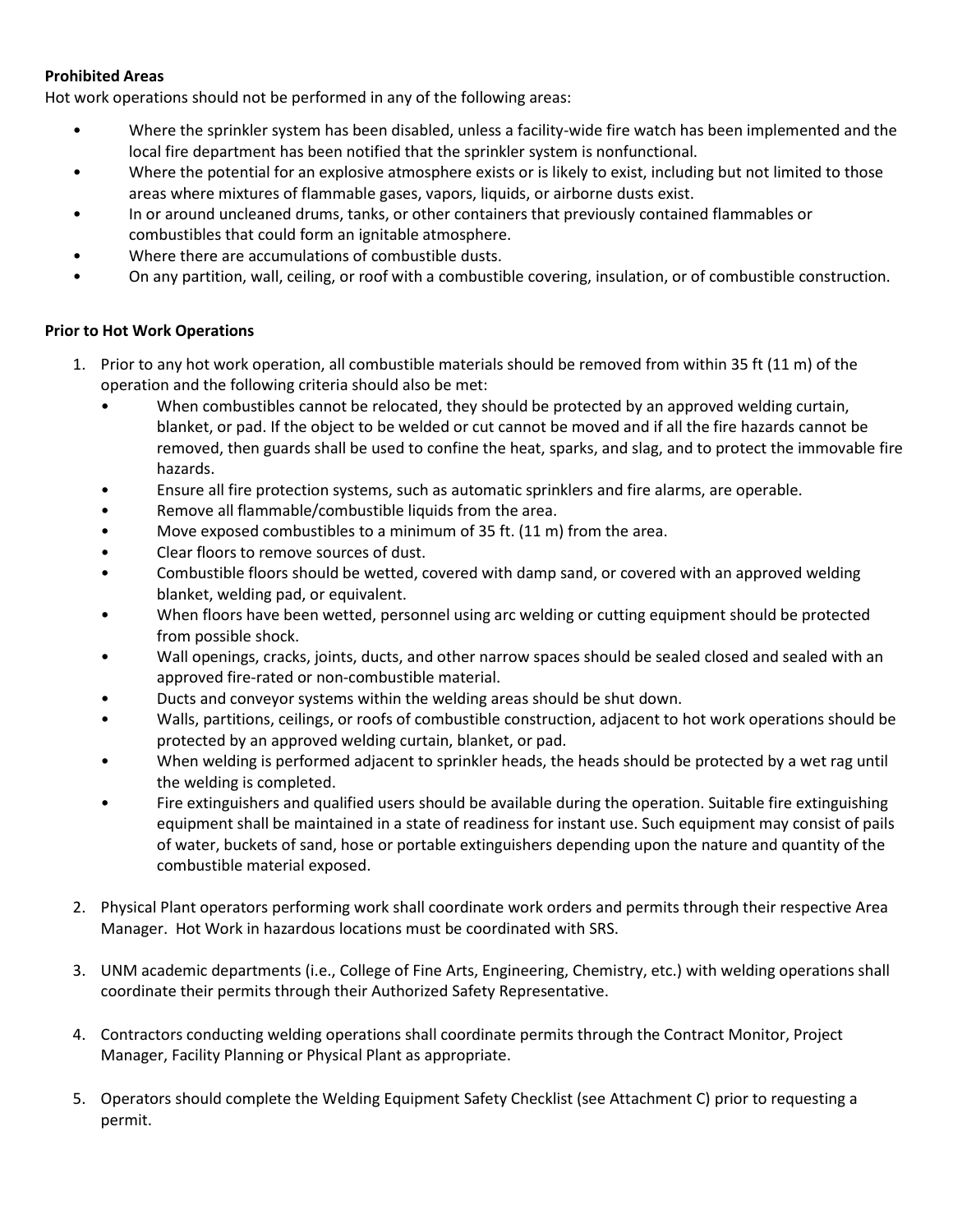- 6. The operator should ensure that all notifications are made prior to start of work. This includes coordination with all departments, organizations and agencies who may be affected by the work. Work should not proceed if the operation will cause additional safety concerns. Examples include, but are not limited to, operations which will:
	- Block exits in a public assembly or other populated building during an event.
	- Activate fire detection or suppression systems.
	- Cause unnecessary tripping hazards or expose occupants to smoke, sparks or fumes.
	- Create a hazardous situation when performed in conjunction with another hazardous operation in the same area.
- 7. The operator shall ensure that all equipment used in the operation is in good working condition, that an appropriate fire extinguisher is on hand (all affected personnel must have annual fire extinguisher training), and that the permit is posted. The operator shall maintain a safe area throughout the operation. If at any time during the operation a hazardous condition is noted, the operation shall cease immediately until the hazard is resolved.
- 8. All personnel involved in or affected by the operation shall be fully briefed on the hazards involved, fire reporting procedures and evacuation procedures of the building. All fires, accidents, injuries, or alarm activations caused by the operation shall be immediately reported to Campus Police and/or SRS as appropriate, regardless of size, or amount of damage, or type of injury. In the case that the fire alarm sounds due to an emergency in another part of the building, the operation shall be shut down and the operator(s) will evacuate the building.
- 9. Appropriate Personal Protective Equipment (PPE) shall be worn during Hot Work operations. The required PPE will be dictated by the type of work to be performed and the hazards present during the work. A hazard assessment of the work will indicate the potential hazards and the necessary PPE. SRS can assist with these hazard assessments.

## **Fire Watch Decision Guide**

A fire watch should be established if any of the following apply:

- Appreciable combustible materials are located within 35 ft. (11 m) of the area.
- Appreciable materials are more than 35 ft. (11 m) from the area, but these materials are easily Ignitable by sparks.
- Wall or floor openings exist within 35 ft. (11 m) of the area and combustible materials are located on the opposite side of the opening(s).
- Hot work operations are performed on a wall or partition and combustible materials are in close proximity on the opposite side of the wall or partition.

The fire watch will require that an appropriately trained person remain with a fire extinguisher for one hour after the hot work operation has ended. The function of this person is to watch for smoldering materials or smoke in the area and extinguish any incipient fires that may erupt. The area should be inspected before the fire watch is terminated to ensure no smoldering combustion is present.

## **F. SPECIAL OPERATIONS**

- 1. Confined Spaces: Welding, cutting, brazing or Hot Work operations performed in confined spaces (as defined by OSHA 1910.146) presents a special hazard in the way of ventilation, communication, access, evacuation and rescue. Special precautions must be taken to ensure the safety of all personnel entering a confined space to perform work (see Confined Space Entry Program). In addition to the standard checklist and permit procedures, a confined space permit may be required.
- 2. Hot Tapping: In addition to the standard safety precautions and permit, hot tapping operations shall be performed only by those individuals specifically trained in this type of work and coordinated through SRS. Additional precautions include, but are not limited to: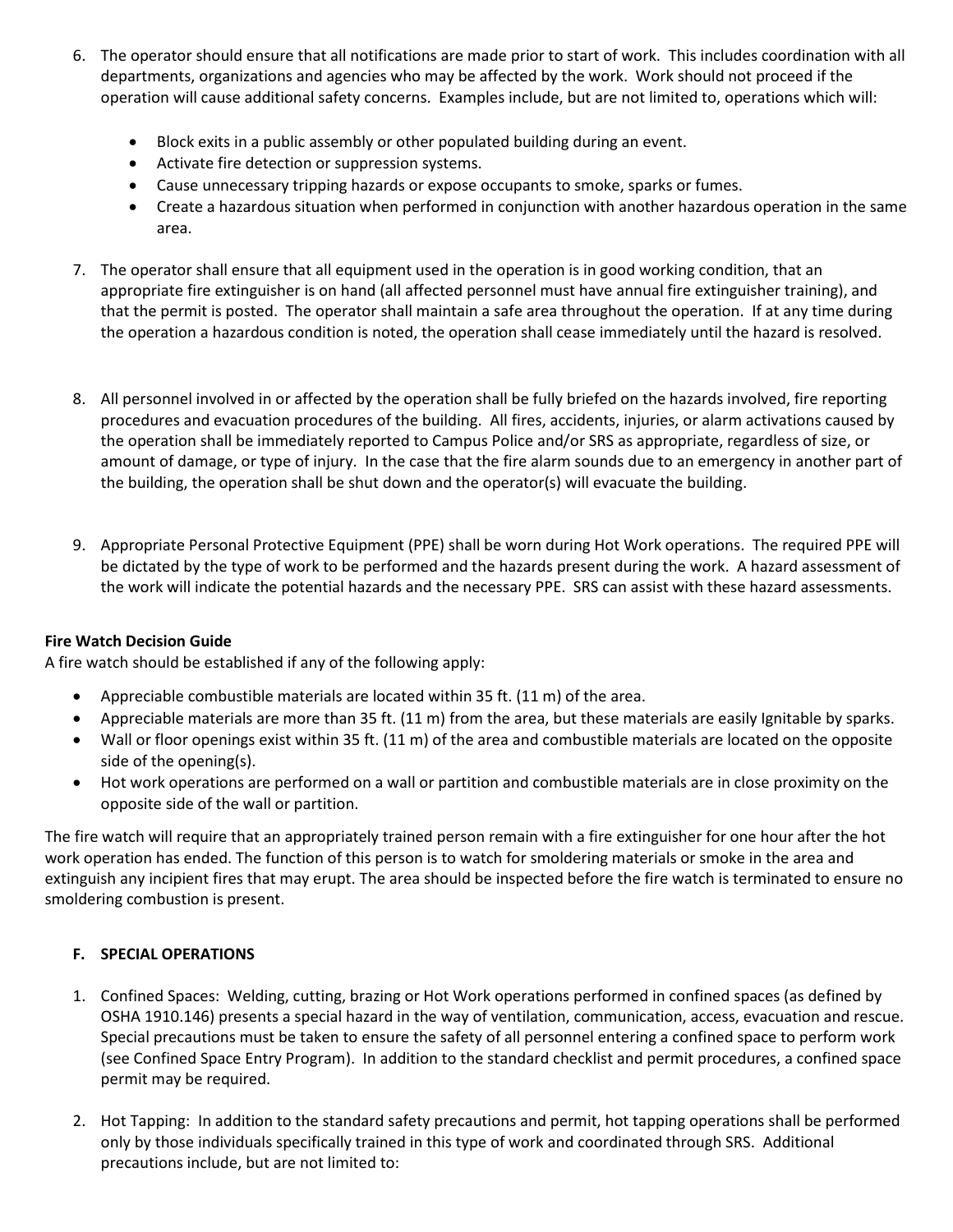- a. Notification of the Albuquerque Fire Department (through SRS only);
- b. Special evacuation procedures for exposures and occupants of adjacent buildings;
- c. Shut down of utilities and or other operations in the area during hot tapping operations.
- 3. Roofing or High Angle Operations: This paragraph deals with welding operations conducted on roofs and high angle areas such as construction on multi-story structures. Where a fall hazard is present the work may require special precautions. Special precautions for fall protection and securing of equipment in case of an accident shall be implemented by the job supervisor prior to start of work. When possible, the welding cart should be positioned remotely from the operation or special procedures put in place to shut down the equipment in case of an accident.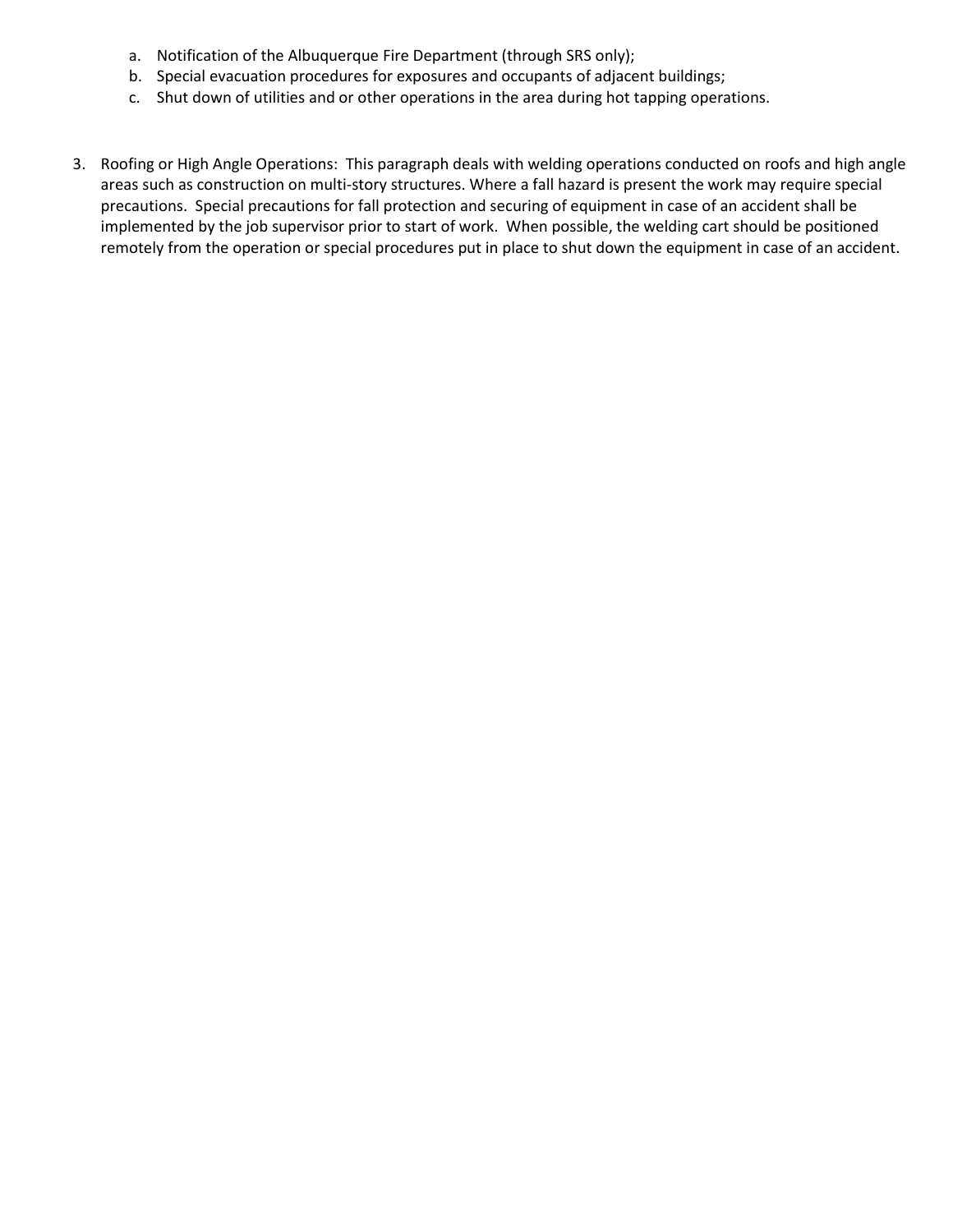#### **APPENDIX A**

#### **UNM WELDING AND CUTTING**  check all items before starting **FIRE SAFETY CHECKLIST**.

This checklist is offered by Safety and Risk Services (SRS) as a tool to assist the welding operator in ensuring that all notifications and safety precautions are taken PRIOR to a welding. This checklist **shall** be used in conjunction with the "Welding Equipment Safety Checklist provided by SRS.

| <b>SECTION 1</b> |    |                       |                            | <b>COORDINATION</b> |  |    |  |     |  |  |
|------------------|----|-----------------------|----------------------------|---------------------|--|----|--|-----|--|--|
|                  | ., | Area manager          | $(\text{area} 1 2 3 4)$    | $(name -$           |  | (# |  | N/A |  |  |
|                  | 2. | Campus Safety         | (OSHA/Fire Safety)         | $(name -$           |  | ί# |  | N/A |  |  |
|                  | 3. | Building contact      | notification)              | $(name -$           |  | ί# |  | N/A |  |  |
|                  | 4. | <b>UNM Police</b>     | (If affecting security)    | $(name -$           |  | ί# |  | N/A |  |  |
|                  | 5. | <b>UNM Alarm Shop</b> | (If affecting fire alarms) | $(name -$           |  | (# |  | N/A |  |  |
|                  | 6. | Contractor            | (if applicable)            | (name -             |  | (# |  | N/A |  |  |
|                  |    |                       |                            |                     |  |    |  |     |  |  |

| <b>SECTION 2</b><br>PRIOR WORK CHECKLIST<br><b>DONE/NOT APPLICABLE</b> |                                                                                                              |                                                                               |  |  |  |  |  |
|------------------------------------------------------------------------|--------------------------------------------------------------------------------------------------------------|-------------------------------------------------------------------------------|--|--|--|--|--|
| 7.                                                                     | Operators are briefed on the general scope of work and associated hazards.                                   | $N/A$ <sub>____</sub>                                                         |  |  |  |  |  |
| 8.                                                                     | Is the operation in a confined space? (if so, obtain a Confine Space permit)                                 | $N/A$ <sub>____</sub>                                                         |  |  |  |  |  |
| 9.                                                                     | Are all welding lines in good condition?                                                                     | N/A                                                                           |  |  |  |  |  |
| 10.                                                                    | Is the welding cart placed so as not to block egress?                                                        | N/A                                                                           |  |  |  |  |  |
| 11.                                                                    | Are welding/cutting cylinders (cart) secure?                                                                 | N/A                                                                           |  |  |  |  |  |
| 12.                                                                    | Is an adequate size/type fire extinguisher in place? (C02, DC, Wtr)                                          | N/A                                                                           |  |  |  |  |  |
| 13.                                                                    | Is the area free of combustibles? (35ft in all directions)                                                   | $N/A$ <sub>____</sub>                                                         |  |  |  |  |  |
| 14.                                                                    | Is the area free of flammable liquids or solids? (50ft in all directions)                                    | N/A                                                                           |  |  |  |  |  |
| 15.                                                                    | Is the area free of hazardous chemicals? (50ft in all directions)                                            | N/A                                                                           |  |  |  |  |  |
| 16.                                                                    | Is welding/cutting being done on hazardous piping? (If so contact Safety for special safety recommendations) | N/A                                                                           |  |  |  |  |  |
| 17.                                                                    | Is the operation near any gas or high voltage lines? (If so, make special arrangements for safety)           | N/A                                                                           |  |  |  |  |  |
| 18.                                                                    | Is the area adequately ventilated? (To allow for escape of smoke/gases to the outside of structure)          | $\begin{tabular}{ll} \bf{M} & \bf{N} \rm{A} \\ \bf{M} & \bf{M} \end{tabular}$ |  |  |  |  |  |
| 19.                                                                    | Are all possible avenues of smoke travel turned/cut off? (to prevent travel of smoke into building)          | N/A                                                                           |  |  |  |  |  |
| 20.                                                                    | Is the work being done adjacent to combustible construction? (If so, check item below.                       | $N/A$ <sub>____</sub>                                                         |  |  |  |  |  |
| 21.                                                                    | Are all welding curtains in place?                                                                           | $N/A$ <sub>____</sub>                                                         |  |  |  |  |  |
| 22.                                                                    | Has a fire watch been arranged? (if necessary)                                                               | $N/A$ <sub>____</sub>                                                         |  |  |  |  |  |
| 23.                                                                    | Will this operation create a tripping or other safety hazard? (If so, contact SRS                            |                                                                               |  |  |  |  |  |
|                                                                        | at 7-2753 prior to start of work)                                                                            | N/A                                                                           |  |  |  |  |  |
| 24.                                                                    | Are any fire protection sprinkler, halon or dry chemical systems in the immediate area which                 |                                                                               |  |  |  |  |  |
|                                                                        | may be activated from the work? (If so, take precautions and contact the appropriate shop for coordination)  | N/A                                                                           |  |  |  |  |  |
| 25.                                                                    | Have all operators been briefed on fire reporting and evacuation Procedures for the facility or area?        | N/A                                                                           |  |  |  |  |  |
| 26.                                                                    | Do all operators have adequate protective equipment on site and in use?                                      | $N/A$ <sub>____</sub>                                                         |  |  |  |  |  |
| 27.                                                                    | HAS THE WELDING/CUTTING PERMIT BEEN PROPERLY FILLED OUT AND SIGNED                                           |                                                                               |  |  |  |  |  |
|                                                                        | BY AUTHORIZED PERSONNEL?                                                                                     | N/A                                                                           |  |  |  |  |  |
|                                                                        |                                                                                                              |                                                                               |  |  |  |  |  |
| <b>SECTION 3</b><br><b>AFTER OPERATION IS COMPLETE</b>                 |                                                                                                              |                                                                               |  |  |  |  |  |
|                                                                        |                                                                                                              |                                                                               |  |  |  |  |  |
| 28.                                                                    | Has firewatch been accomplished? (for hazardous areas -30 minutes after completion of operation)             | N/A                                                                           |  |  |  |  |  |
| 29.                                                                    | Have all systems which may have been disconnected or shut down been returned to normal                       |                                                                               |  |  |  |  |  |
|                                                                        | operation? (Contact appropriate department to ensure system has been restoredin proper order)                | N/A                                                                           |  |  |  |  |  |
| 30.                                                                    | Have the building occupants been notified that the operation is complete?                                    |                                                                               |  |  |  |  |  |
| 31.                                                                    | Have all barriers and welding equipment and curtains been removed?                                           | N/A                                                                           |  |  |  |  |  |
| 32.                                                                    | Has the welding permit been completed and filed with the appropriate department?                             | N/A                                                                           |  |  |  |  |  |

| OPERATOR (PRINT)   | <b>SIGNATURE</b> | DA TE       |  |  |
|--------------------|------------------|-------------|--|--|
|                    |                  |             |  |  |
| SUPERVISOR (PRINT) | SIGNATURE        | <b>DATE</b> |  |  |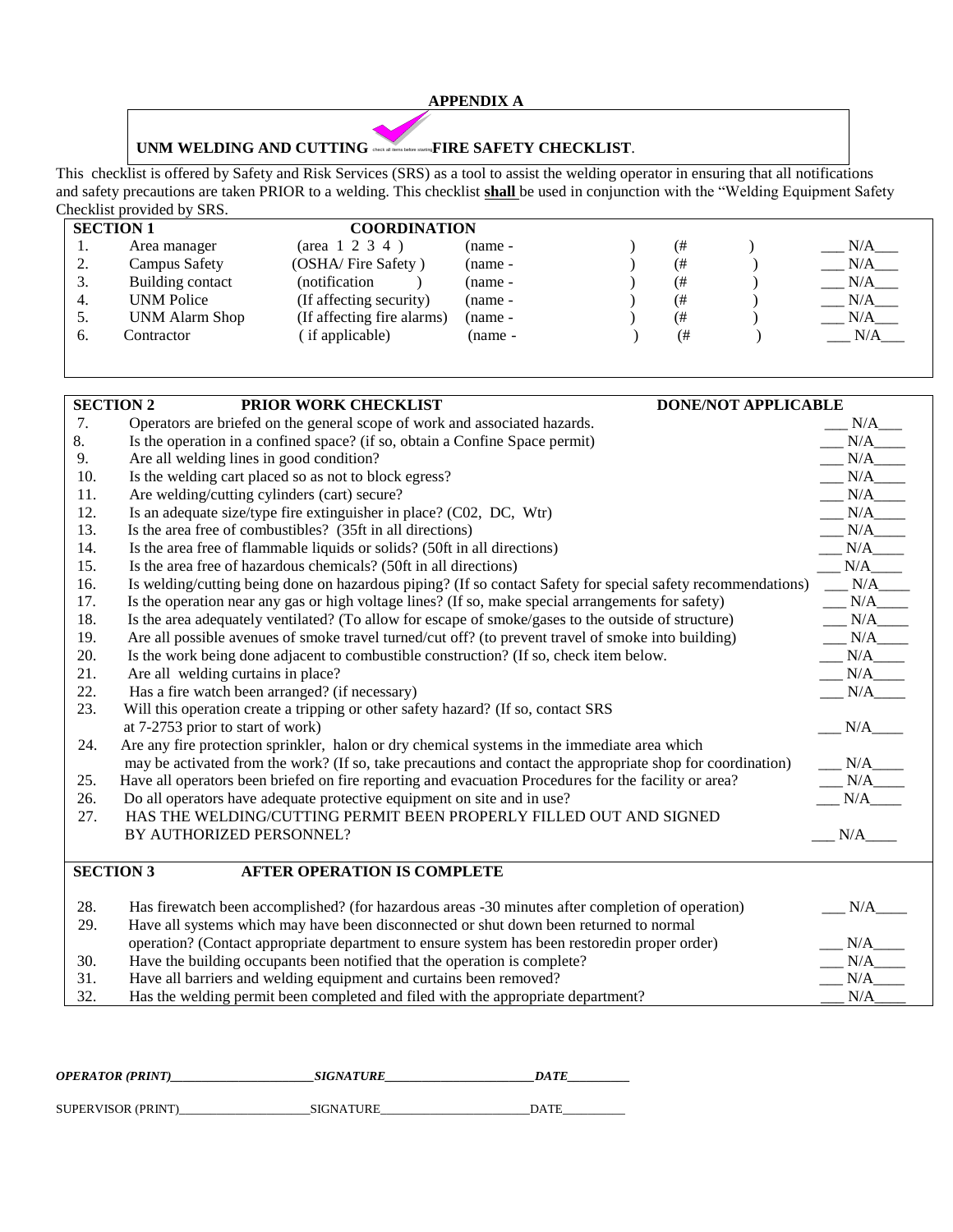#### **UNIVERSITY OF NEW MEXICO**



#### **WELDING EQUIPMENT** check all items before starting **SAFETY CHECKLIST**

The following checklist is provided as a quick reference list for inspection of welding equipment and related accessories. The information is taken from OSHA 1910.125 Subpart Q on Welding Safety. It is a condensed version of the OSHA requirements and should not be construed as a complete listing. You are urged to consult the OSHA manual for complete information on Welding Safety. NOTE Any leak, damaged part, or sign of pressure relief will be reason to delay/stop the operation and put the unit out of service until the unit can be repaired.

| <b>ITEM</b>                                                                | <b>CONDITION</b><br><b>IN/OUT OF SVS</b>                                          |
|----------------------------------------------------------------------------|-----------------------------------------------------------------------------------|
| 1. HOSES                                                                   |                                                                                   |
| - Cracking, spliced sections, fraying, burns, worn areas are cause to      |                                                                                   |
| render the hose unsafe.                                                    | FAIR<br><b>POOR</b><br>GOOD<br>) DATE<br>)/(                                      |
| - Hose connections to manifold are not corroded, damaged.                  | GOOD<br><b>POOR</b><br>)/(<br>) DATE<br>FAIR                                      |
| - Hose is long enough to maintain safe distance from welding operation.    | <b>FAIR</b><br><b>POOR</b><br>)/(<br>) DATE<br>GOOD                               |
|                                                                            |                                                                                   |
| 2. TAPING                                                                  |                                                                                   |
| - Tape used for holding hoses together may not exceed 4" in every 12".     | GOOD__FAIR__POOR__()/(<br>) DATE                                                  |
|                                                                            |                                                                                   |
| 3. CYLINDER                                                                |                                                                                   |
| - Cylinder shall be legibly marked as to contents.                         | ) DATE<br>GOOD<br>FAIR_<br>_POOR_<br>)/(                                          |
| - Cylinder is stored upright and secured                                   | <b>POOR</b><br>) DATE<br>GOOD<br><b>FAIR</b><br>)/(                               |
| - Cylinder has inspector, test, pressure dates stamped.                    | GOOD<br>FAIR<br><b>POOR</b><br>)/(<br>) DATE                                      |
| - Cylinder is free of dents, deformities, bulging,                         | GOOD<br><b>FAIR</b><br><b>POOR</b><br>) DATE<br>$\mathcal{V}$                     |
| - Cylinder threads are not damaged, worn, corroded.                        | <b>GOOD</b><br>FAIR<br>POOR<br>) DATE<br>)/(                                      |
| - Cylinder cap is in place when not used, cap is not dented or damaged.    | <b>POOR</b><br>) DATE<br><b>GOOD</b><br><b>FAIR</b><br>$\mathcal{V}(\mathcal{C})$ |
| - Cylinder valve operates freely, is not corroded or damaged               | GOOD<br><b>POOR</b><br>)/(<br><b>FAIR</b><br>) DATE                               |
|                                                                            |                                                                                   |
| 4. CART                                                                    |                                                                                   |
| - Upright stantions are not corroded, bent, damaged.                       | <b>FAIR</b><br><b>POOR</b><br>) DATE<br>GOOD<br>$\mathcal{V}(\mathcal{C})$        |
| - Cylinder securing device is in place, is not being used by other people. | <b>GOOD</b><br><b>FAIR</b><br>POOR<br>)/(<br>) DATE                               |
| - Fire extinguisher bracket is in place (w/extinguisher)                   | <b>GOOD</b><br><b>FAIR</b><br><b>POOR</b><br>) DATE<br>)/(                        |
| - Cart wheels are not flat, cracked or damaged.                            | FAIR<br><b>POOR</b><br>GOOD<br>) DATE<br>)/(                                      |
| - The framing is in good condition, (welds, bolts corrosion)               | <b>FAIR</b><br><b>POOR</b><br>) DATE<br>GOOD<br>)/(                               |
|                                                                            |                                                                                   |
| 5. MANIFOLD                                                                |                                                                                   |
| - Gauges are sealed, needles move, housing is not damaged.                 | <b>FAIR</b><br><b>POOR</b><br>) DATE<br>GOOD<br>)/(                               |
| - Gauges are properly seated and tight on manifold.                        | <b>FAIR</b><br><b>POOR</b><br>)/(<br>) DATE<br>GOOD                               |
| - Gauges are tested every five years.                                      | <b>GOOD</b><br>FAIR<br><b>POOR</b><br>) DATE<br>)/(                               |
| - Manifold pressure regulators move freely.                                | <b>GOOD</b><br><b>FAIR</b><br><b>POOR</b><br>) DATE<br>)/(                        |
| Manifold threads are not damaged, worn, corroded.                          | <b>FAIR</b><br><b>POOR</b><br>) DATE<br>GOOD<br>)/(                               |
| - Pressure relief valve is in place, not damaged.                          | <b>FAIR</b><br><b>POOR</b><br>GOOD<br>)/(<br>) DATE                               |
| <b>6. PROTECTIVE EQUIPMENT</b>                                             |                                                                                   |
| - Eye/face protection, shields adequately cover eyes/ face, neck and ears. | <b>FAIR</b><br>) DATE<br>GOOD<br><b>POOR</b>                                      |
| - Goggles are of the proper shade number                                   | )/(<br>GOOD<br><b>FAIR</b><br><b>POOR</b><br>)/(<br>) DATE                        |
|                                                                            |                                                                                   |
| - Skin protection adequately covers arms, wrists, legs, chest and neck.    | <b>FAIR</b><br><b>POOR</b><br>)/(<br>) DATE<br>GOOD                               |
| - Glasses are tempered free from air bubbles, cracks or other flaws.       | <b>FAIR</b><br><b>POOR</b><br>) DATE<br>GOOD<br>)/(                               |
| - Safety toed shoes are in good repair.                                    | FAIR<br>GOOD<br><b>POOR</b><br>)/(<br>) DATE                                      |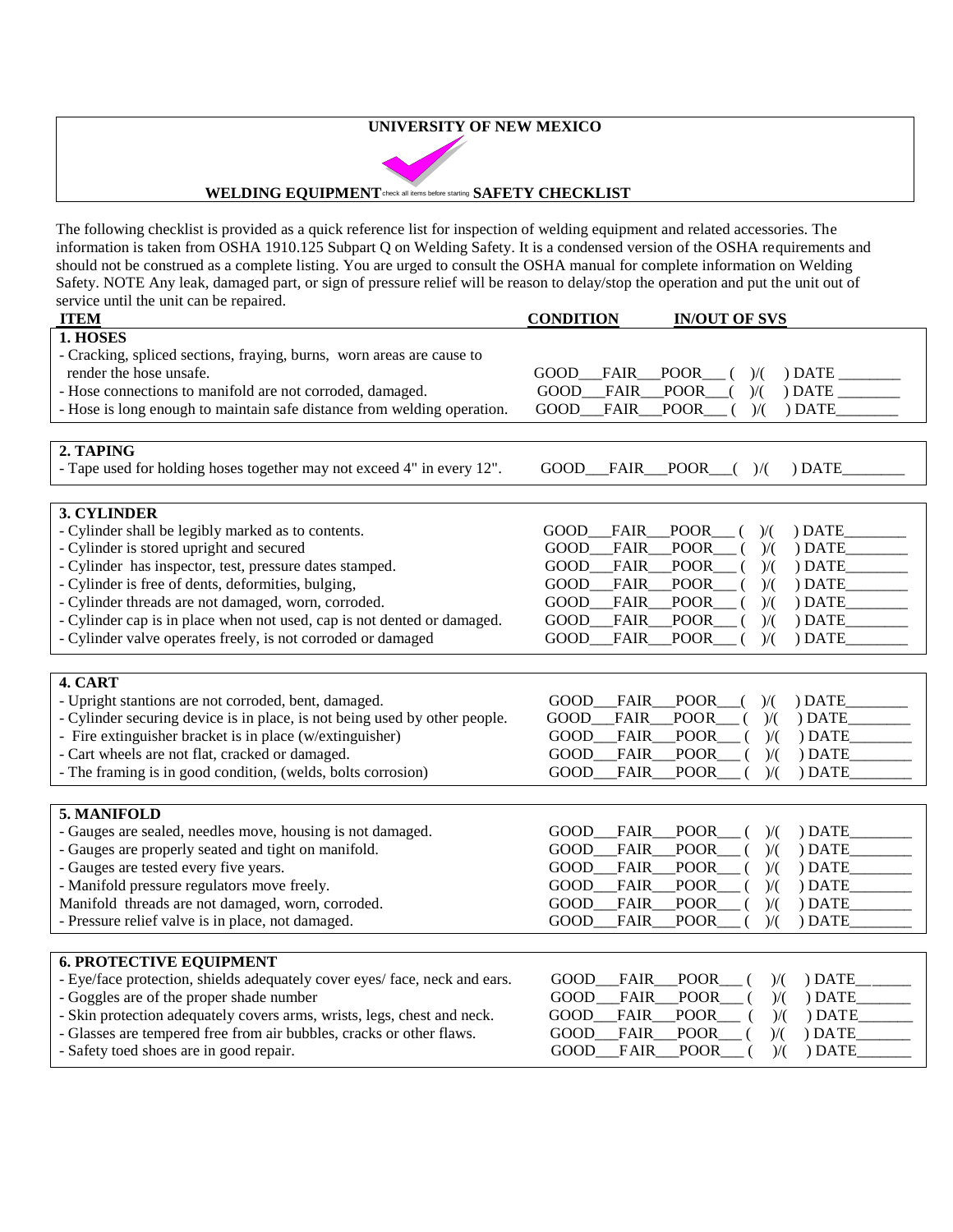| 7. TORCH                                                                         |                                                                |
|----------------------------------------------------------------------------------|----------------------------------------------------------------|
| - Control valves move freely.                                                    | GOOD FAIR POOR<br>) DATE<br>)/(                                |
| - Threads are not damaged, worn, corroded.                                       | <b>POOR</b><br>$)$ DATE<br><b>GOOD</b><br>FAIR<br>)/(          |
| - Barrel is not clogged or tubes dented.                                         | FAIR<br>GOOD<br><b>POOR</b><br>)/(<br>DATE                     |
| - Back flow check valves properly seated.                                        | GOOD FAIR<br>POOR<br>)DATE<br>$\mathcal{V}(\mathcal{C})$       |
|                                                                                  |                                                                |
| 8. ARC WELDING UNITS                                                             |                                                                |
| - All control apparatus is enclosed, except for wheels levers and handles.       | FAIR POOR<br>$)$ DATE_____<br>GOOD<br>)/(                      |
| - Live metal parts are enclosed and accessible only by means of tools.           | GOOD<br><b>POOR</b><br><b>FAIR</b><br>)/(<br>DATE              |
| -The unit is properly grounded.                                                  | <b>GOOD</b><br>FAIR<br><b>POOR</b><br>)/(<br>) DATE            |
| - Leaks (cooling water, gas, oil shielding gas etc.)                             | <b>GOOD</b><br>FAIR<br><b>POOR</b><br>)/(<br>) DATE            |
| - Manufacturers instructions are clearly labeled.                                | <b>GOOD</b><br><b>POOR</b><br>FAIR<br>)/(<br>$)$ DATE          |
| - Control guards (preventing accidental activation are in place.                 | FAIR POOR<br><b>GOOD</b><br>DATE<br>$\mathcal{V}(\mathcal{C})$ |
|                                                                                  |                                                                |
| 9. WELDING CURTAINS                                                              |                                                                |
| - Curtains in good condition, no holes, burn areas, rips etc.                    | $GOOD$ $FAIR$ $POOR$ ( )/(<br>(DATE                            |
| - Curtains are properly labeled by the manufacturer.                             | GOOD FAIR POOR ( )/(<br>$)$ DATE                               |
|                                                                                  |                                                                |
|                                                                                  |                                                                |
| <b>10. FIRE EXTINGUISHER</b>                                                     |                                                                |
| (NOTED BECAUSE THE EXTINGUISHER SHOULD BE MOUNTED ON THE WELDING UNIT)           |                                                                |
| - Extinguisher cylinder is in good condition. no dents, corrosion.               | $FAIR$ POOR $($ $)/($<br>GOOD<br>) DATE                        |
| - Pressure gauge in good condition (gauge is in the green).                      | POOR<br>GOOD<br>FAIR<br>)/(<br>) DATE                          |
| - Extinguisher is of the right type (dry chemical only).                         | FAIR_POOR<br>GOOD<br>)/(<br>) DATE                             |
| - Extinguisher cylinder is not damaged, dented, corroded.                        | FAIR<br><b>POOR</b><br>GOOD<br>)/(<br>) DATE                   |
| - Extinguisher inspection dates are not overdue.                                 | <b>GOOD</b><br><b>POOR</b><br>) DATE<br><b>FAIR</b><br>)/(     |
|                                                                                  |                                                                |
|                                                                                  |                                                                |
|                                                                                  |                                                                |
|                                                                                  |                                                                |
|                                                                                  |                                                                |
| DISCREPANCIES NOTED WERE BROUGHT TO THE ATTENTION OF: __________________________ |                                                                |
| DEPT.                                                                            | ON                                                             |
| (data)                                                                           |                                                                |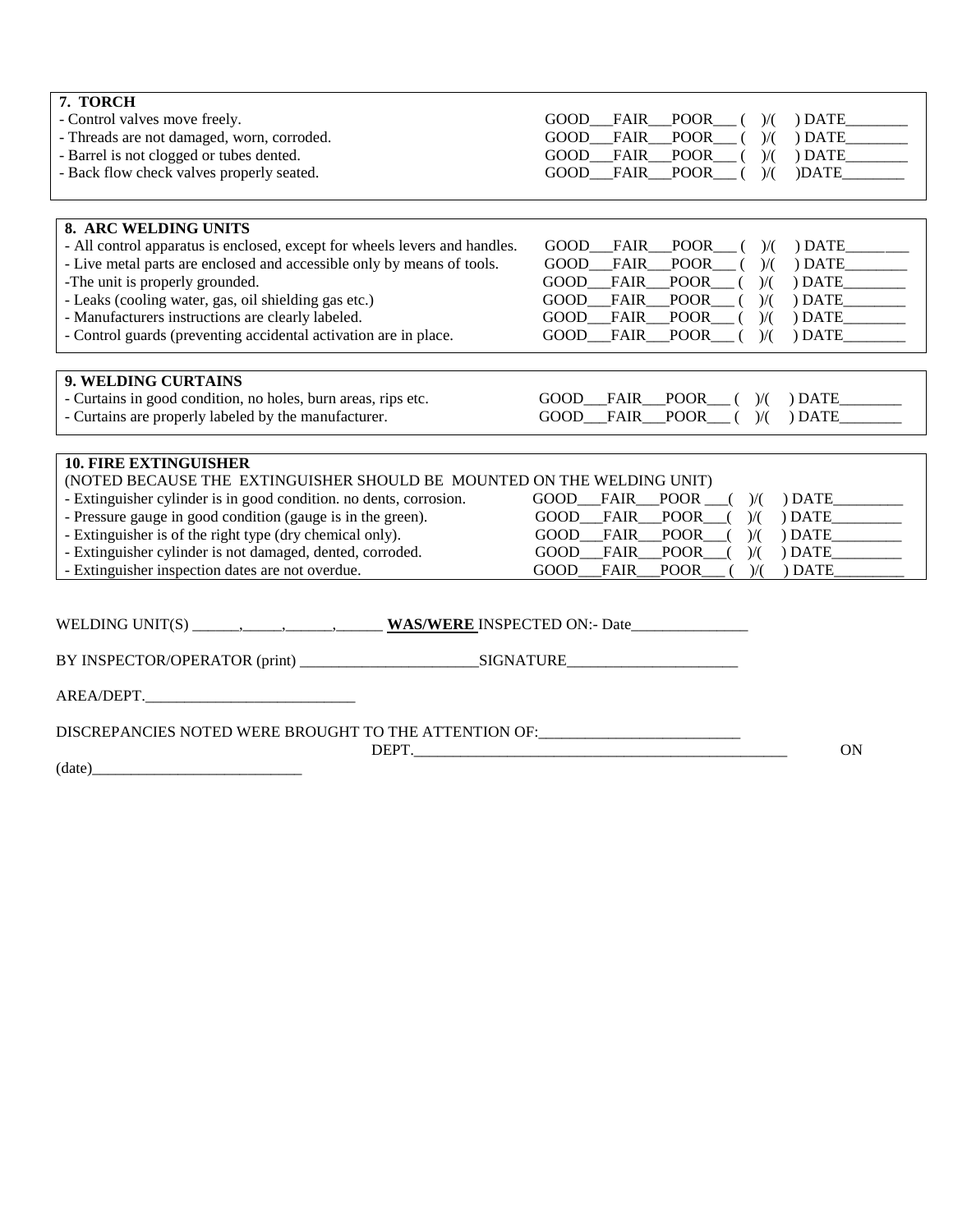Instructions: Before submitting this form, please review UNM's written Hot Work program on the Safety and Risk Services Department (SRS) website: srs.unm.edu. At least 48 hours to the start of the hot work, fill out this form in its entirety and press submit. An email will be sent to the email address you provided and to SRS and the Authorized Safety Representative in your department (PPD Area Managers and Supervisors, Ford Utilities Operations Manager and Supervisors, and Lab Managers). Depending on the type and location of the hot work, SRS or your department's Authorized Safety Representative will review the form and issue a hot work permit with a unique permit number. Rather than wait for SRS to issue you a permit number, you can generate your own by visiting the SRS website homepage and submitting a Service Request for a hot work permit. A Service Request number will be generated automatically, and can be used as the permit number. If you do not submit a Service Request after submitting this form, SRS will generate a hot work permit number and email it to you. Once the hot work permit has been issued, review the permit and post it at a visible location at the job site before beginning the hot work.

Notice: This official system is for exclusive use at the University of New Mexico. No test submissions are permitted.

Also review [OSHA standard 1910.146, Safety & Health Topics, Confined Spaces](https://www.osha.gov/SLTC/confinedspaces/) before proceeding. You will be required to indicate below whether the area in which your project is being completed can be classified as a confined space. If you have questions, or need more information, please call 505-277-2753

\*Required field

Building Number \*

Building Name \*

Enter the Floor or Room Where the Work Will Occur \*

Please provide a detailed description of the specific location (manhole, ceiling, tunnel, vault, closet, etc.) and the purpose of the hot works.\*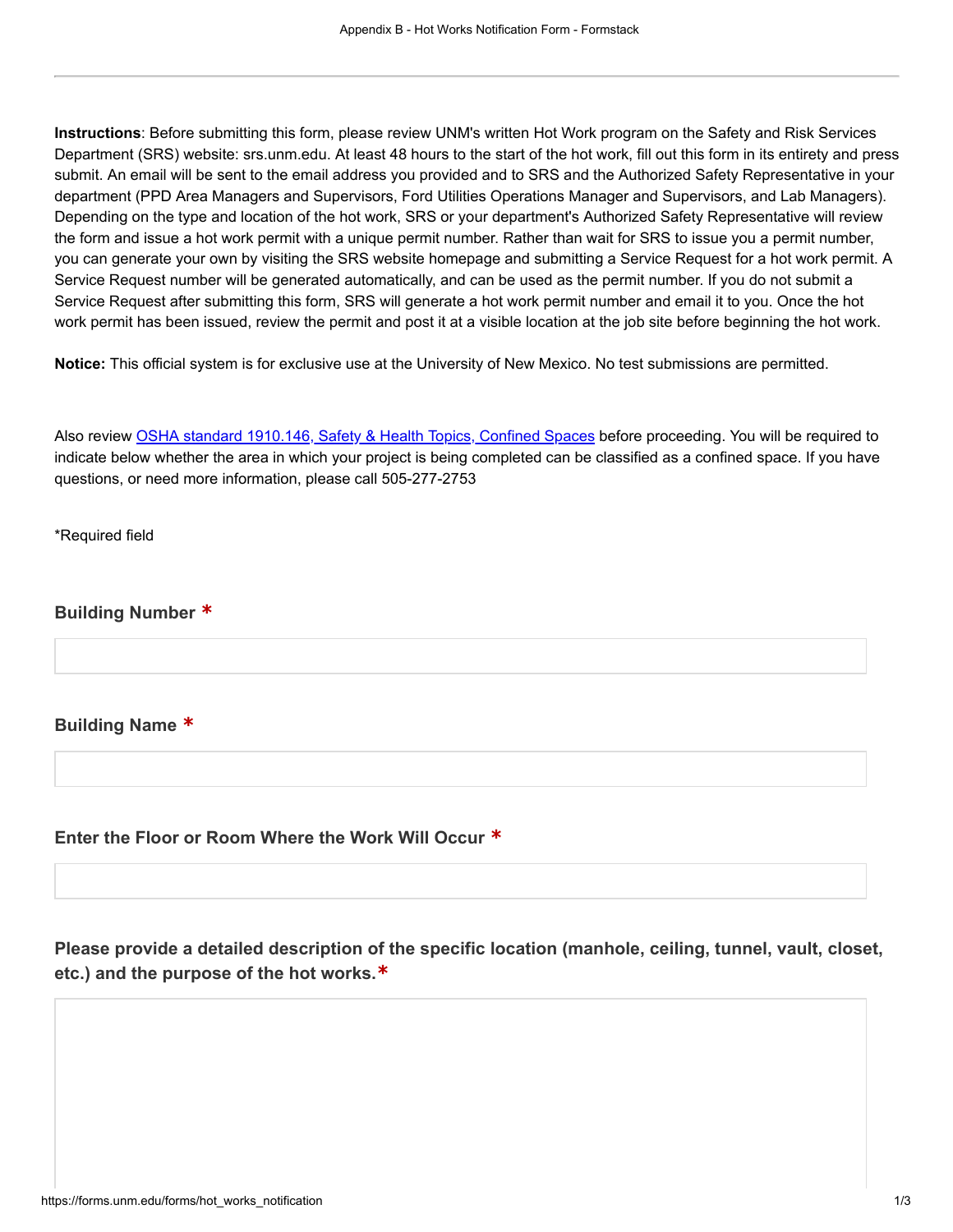| Is the work being performed in a confined space? If yes, Indicate whether a confined space permit |  |  |  |
|---------------------------------------------------------------------------------------------------|--|--|--|
| required? $*$                                                                                     |  |  |  |

| <b>Estimated Start Time of Project*</b> |  |                               |  |  |  |  |
|-----------------------------------------|--|-------------------------------|--|--|--|--|
|                                         |  | $\mathbf{v}$ . $\mathbf{v}$ . |  |  |  |  |

## Estimated End Time of Project\*



## Type of Work\*

| <b>Brazing</b>                | Grinding | Sweating | Cutting | Soldering |
|-------------------------------|----------|----------|---------|-----------|
| Welding                       | Other    |          |         |           |
| <b>Type of PPE Being Used</b> |          |          |         |           |

# Are you using a vendor to complete the work? Please indicate "yes" or "no". If "yes", please list the

name of the vendor.\*

Will you generate your own hot work permit number by submitting a Service Request for hot work to SRS and using the Service Request number as your permit number? Please indicate "yes" or "no". If "no" SRS will generate and email you a permit number (may take up to 48 hours)\*

## Description of Work\*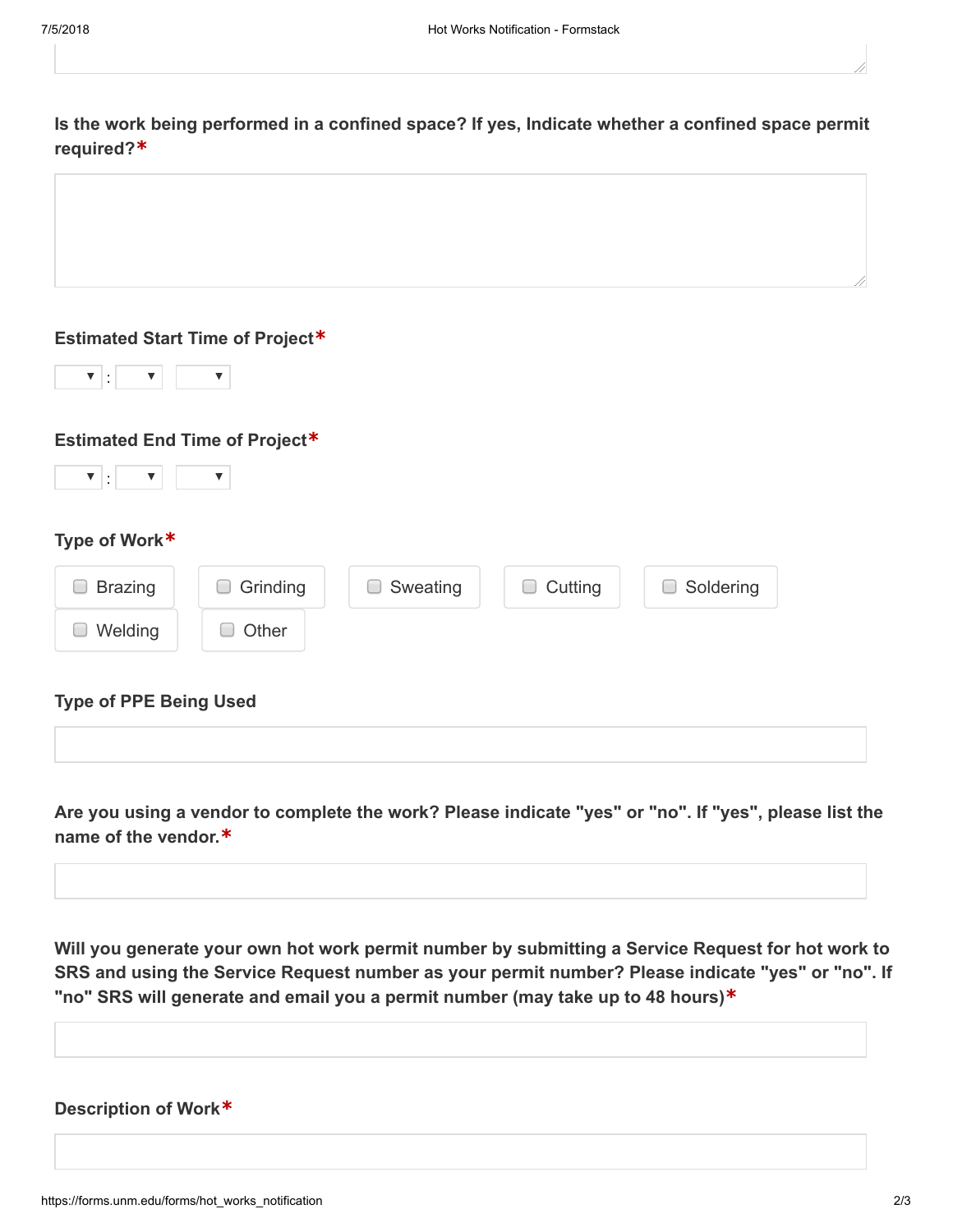## UNM Employee Performing Work\*

Person in Charge of Work \*

Person in Charge Phone Number\*

Person in Charge Email \*

Your Department or Company Name \*

Submit Form